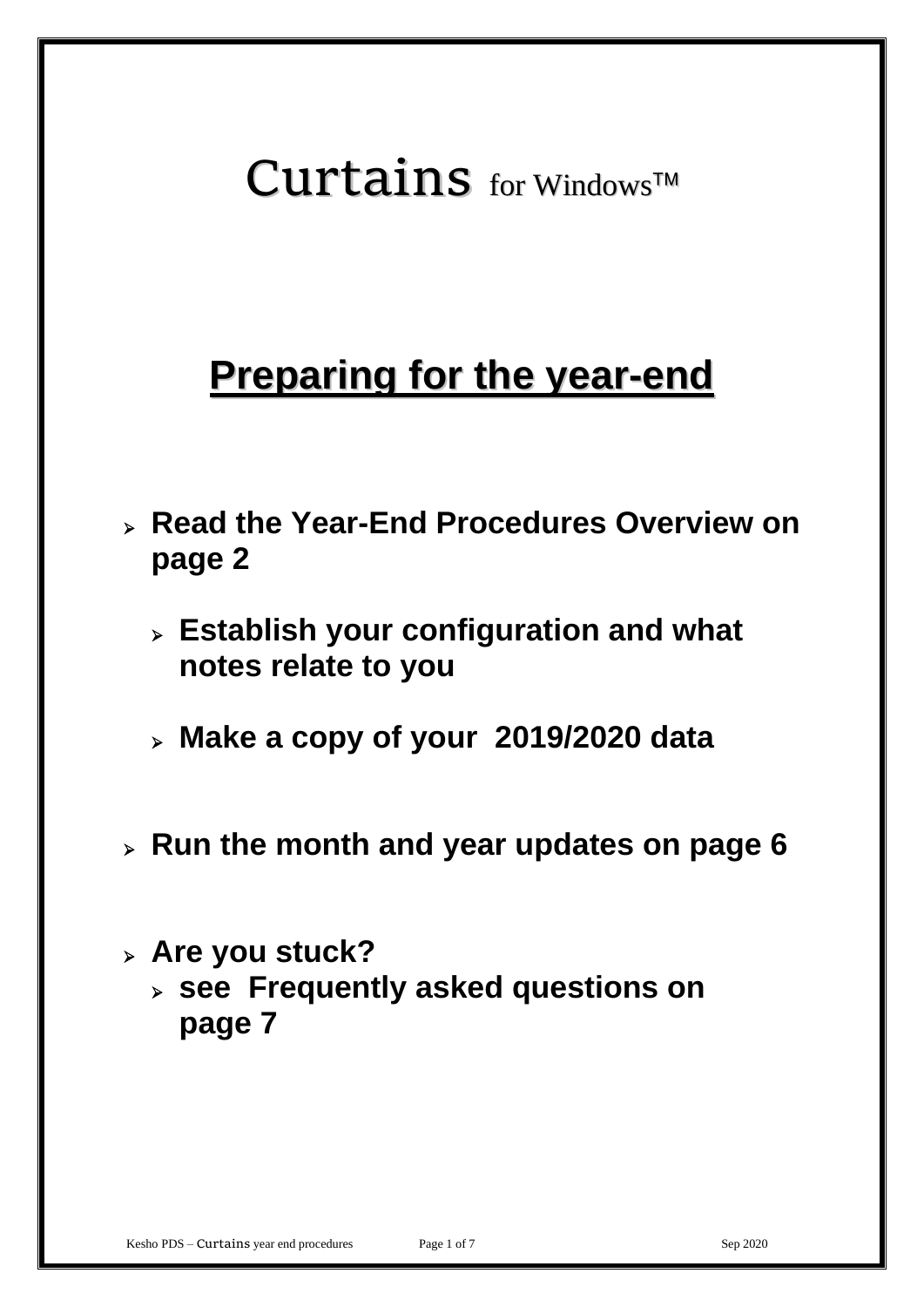## *YEAR-END PROCEDURES - OVERVIEW*

As another year-end is fast approaching we take this opportunity of thanking you for choosing Curtains for Windows<sup>™</sup> and attach procedures designed to ensure the smooth transition from this financial year to the next.

**OPERATING SYSTEM** In the following pages, there are references to functions that you will carry out in the MS-DOS/Command prompt environment.

- ❑ To reach the MS-DOS (or COMMAND) prompt, **Click** Start, **Click** Run, **Type** CMD and **Click** OK. **\***
- ❑ Where you see the button mentioned this is the Enter button which may be symbolised on your keyboard as **Finally**
- ❑ Where you see the button **̺** mentioned this indicates one press of the space bar.
- ❑ Pay particular attention to the symbols used. E.g. **\** is a back-slash situated to the left of your Z key and **/** is a forward slash on the same key as the question mark. **:** is a colon and requires the shift key pressed as well as the : button.
- ❑ When typing the MS-DOS instruction, if EDIT does not work you should type NOTEPAD instead. When saving the batch files ensure you alter the files of type to ALL FILES otherwise the file you save wont simply have .BAT as the extension but .BAT.TXT

#### **ORDER OF EVENTS**

- 1. First, make absolutely certain that you have made *sufficient copies* (i.e. on some media which can be removed from the premises (floppy disk(s), ZIP disk, CD-R, Flash disk or tape, etc.)). We would hope that you have daily procedures in place for making suitable backups.
- 2. Secondly, launch Curtains and then immediately close it, without logging in. (We are doing this simply to make a connection to the data and in particular, drive K: which is essential for steps 1 and 2 that follow, to work).
- *3. Now follow the instructions on making the fixed disk copy and creating shortcuts to Curtains (old year and new year if necessary) provided on pages 3-5. You need only do this on one PC and probably best if it is the same PC you would have used at previous year ends.*
- 4. Once you have followed the instructions on pages 3-5, and you are confident that your batch files work, you are now in a suitable position to run the two update routines on the data set you will use for the coming financial year. Help on running the month end update and year end update are documented on page 6.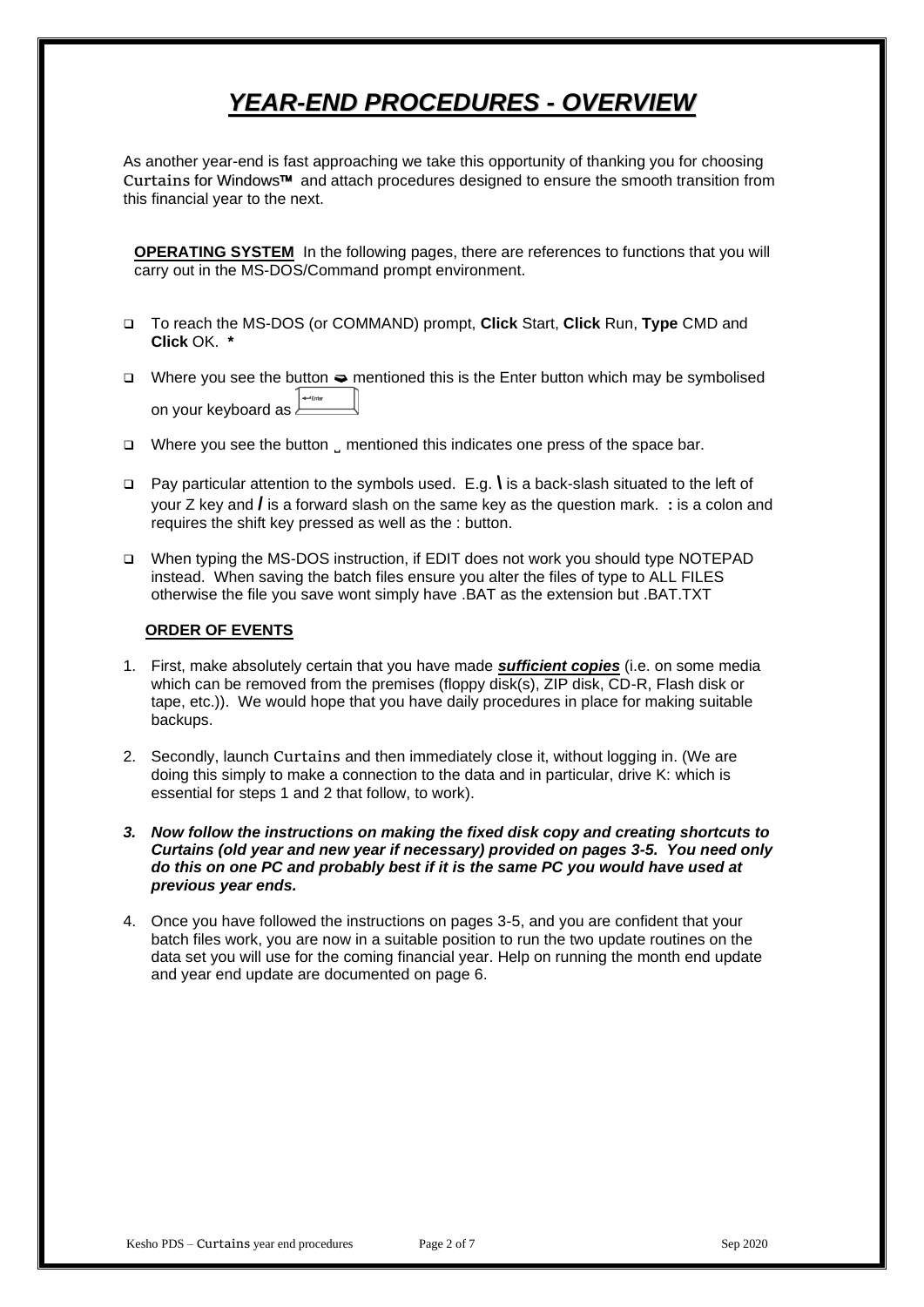#### *YEAR-END PROCEDURES*

#### **1 - Creating a folder using MS-DOS, to hold the 2019/2020 data**

- <p>► <b>Click Start, Click Run, Type CMD and Click OK (Or other method \*)</b></p>\n<p>▶ <b>Type</b> <b>C:</b> <math display="inline">\triangleright</math> <b>Type</b> <b>C</b> <math display="inline">\triangleright</math> <b>C</b> <math display="inline">\triangleright</math> <b>C</b> <math display="inline">\triangleright</math> <b>C</b> <math display="inline">\triangleright</math> <b>C</b> <math display="inline">\triangleright</math> <b>C</b> <math display="inline">\triangleright</math> <b>C</b> <math display="inline">\triangleright</math> <b>C</b> <math display="inline">\triangleright</math> <b>C</b> <math display="inline">\triangleright
- ➢ Type the following (omitting the prompts shown in bold).
- ➢ **Type** C:
- Type CD\ <del>●</del>
- $\text{CD}$  C:\> MD\20192020
- ➢ **C:\>** SUBST

**(If K:\ drive is mentioned, note the path displayed after the => symbol and skip the next command)** ➢ **C:\>** NET **̺**USE

**(If K: is displayed under the Local column, note the corresponding Remote path, usually starting with \\)**

**These last two commands, relate to information you will require if you have to perform step 9.**

#### **2 - Copying the 2019/2020 year end data to our new folder**

| ↘                                                                   | $C: \succ$     | $CD \geq 20192020$                   |
|---------------------------------------------------------------------|----------------|--------------------------------------|
| ≻                                                                   | $C:\20192020>$ | Copy $_K:\mathbb{R}^*$ $\Rightarrow$ |
| (you should see a number of files being copied - IF NOT call Kesho) |                |                                      |

#### **3 - Creating a batch file for accessing the copy of the 2019/2020 data**

|   | $C$ :\20192020>                                | $CD$ CD $\subset$ D $\subset$ TAINS $\Rightarrow$ |
|---|------------------------------------------------|---------------------------------------------------|
|   | C:\CURTAINS>                                   | EDIT $\ldots$ 20192020.BAT                        |
|   | The screen will become blue                    |                                                   |
| ≻ | <b>Type</b>                                    | Echo <sub>u</sub> of $\bullet$                    |
| ≻ | <b>Type</b>                                    | $CLS \blacktriangleleft$                          |
|   | <b>Type</b>                                    | $C: \Leftrightarrow$                              |
|   | <b>Type</b>                                    | SUBST $_K: K:_{H} / d \rightleftharpoons$         |
|   | <b>Type</b>                                    | $NET$ <sub>u</sub> USE <sub>u</sub> K: $/d$       |
|   | <b>Type</b>                                    | $CLS \blacktriangleleft$                          |
|   | <b>Type</b>                                    | SUBST $_K: _GC:\20192020 \rightleftharpoons$      |
| ≻ | <b>Type</b>                                    | $CD$ CD $\setminus$ CURTAINS $\Rightarrow$        |
|   | <b>Type</b>                                    | $CURTAINS \Rightarrow$                            |
|   | Click File, Click Save, Click File, Click Exit |                                                   |

#### **4 - To return to the Windows desktop**

➢ **C:\CURTAINS>** EXIT

#### **5 – Creating an Icon for the 2019/2020 batch file you have just created**

- 
- ➢ Click once with your RIGHT mouse button
- ► Select an empty space on the Windows desktop<br>\nClick once with your RIGHT mouse button<br>\nClick NEW (<i>this and the following operations</i> to<br>\nClick SHORTCUT<br>\n► When asked for the location of the file type C:<br>\nClick Next<br>\nType Curtis Finish<br>\nClick Finish ➢ Click **NEW** (*this and the following operations utilise the LEFT mouse button*)
- ➢ Click **SHORTCUT**
- When asked for the location of the file type **C:\CURTAINS\20192020.BAT**
- ➢ Click **Next**
- ➢ Type **Curtains 20192020** as a name for the shortcut
- ➢ Click **Finish**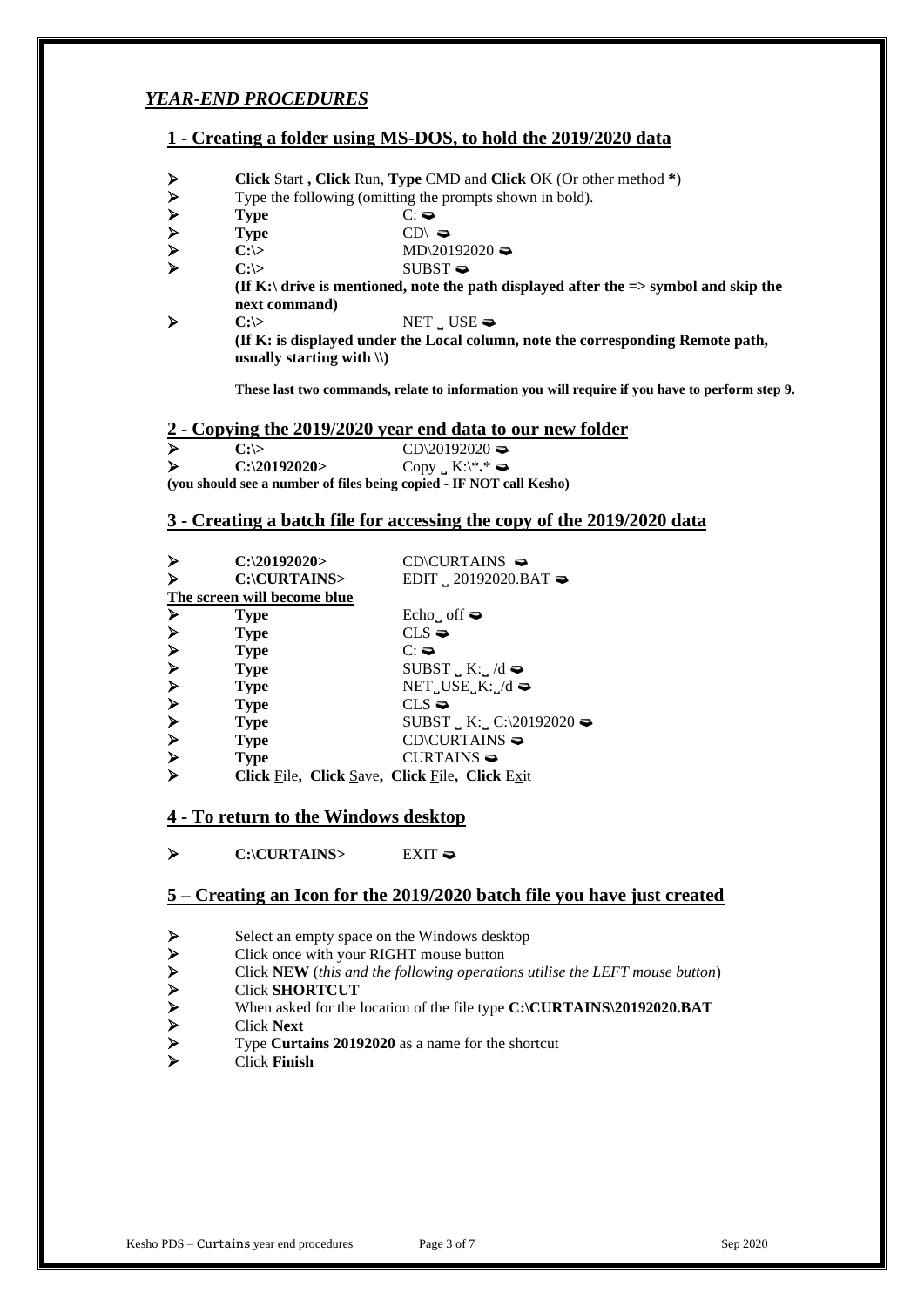#### **6 – Launch the new 2019/2020 icon you have just created at step 5**

- 
- ➢ Enter password
- → Double-click using this icon<br>
→ Enter password<br>
→ Ctrl + U to open "Credit Uni
- $\triangleright$  Ctrl + U to open "Credit Union Maintenance"<br>  $\triangleright$  Append '19/20' to your *credit union* name, the ➢ Append '19/20' to your *credit union* name, then *save* the changes.
- ➢ Close Curtains to return to the Windows desktop.

**This step is not mandatory, but acts as a useful aid, to differentiate between the live and previous year data sets as most programs within Curtains show your credit union name, so if you see 19/20 at the end, this will clearly identify you are accessing the prior year dataset.**

#### **7 - Reviewing the icon that you have been using all last year, and will continue to use for the new financial year, providing it is suitable**

#### **Does the icon point to a batch file?**

- 
- $\triangleright$  Click the icon with your RIGHT mouse button.<br>  $\triangleright$  From the drop down list click on **Properties** wi ➢ From the drop down list click on **Properties** with your LEFT mouse button.
- ➢ Click the tab named **Shortcut or Program**
- ➢ Does the word in the field **Target** mention a file with an extension of **.BAT**?

e.g. is the name of the file CURTLIVE**.BAT**? If so, the file being used will probably be suitable and you can now skip to page 6 to begin the month and year end updates.

If not follow steps 8-11 or if you are unsure about your existing icon's suitability, we would encourage you to follow steps 8-11.

#### **8 - The icon does NOT point to a .BATch file - let's remove it**

- ➢ Click the icon with your RIGHT mouse button.
- ➢ From the drop down list click on **Delete** with your LEFT mouse button.
- ➢ Click **Yes** when asked if you want the item sent to the recycle bin.

#### **9 – Creating a batch file named CURTLIVE.BAT**

- ➢ **Click** Start **, Click** Run, **Type** CMD and **Click** OK (Or other method **\***)
- ➢ **Type** C: ➢ **Type** CD\CURTAINS C:\CURTAINS> EDIT <sub>↓</sub> CURTLIVE.BAT  $\blacktriangleright$

#### **The screen will become blue**

| <b>Type</b> | Echo <sub>u</sub> off $\Rightarrow$      |
|-------------|------------------------------------------|
| <b>Type</b> | $CLS \triangleleft$                      |
| <b>Type</b> | $C: \bullet$                             |
| <b>Type</b> | $SUBST \cup K:\_ /d \rightleftharpoons$  |
| <b>Type</b> | NET USE $_K$ K: $/d \blacktriangleright$ |
| <b>Type</b> | $CLS \triangleleft$                      |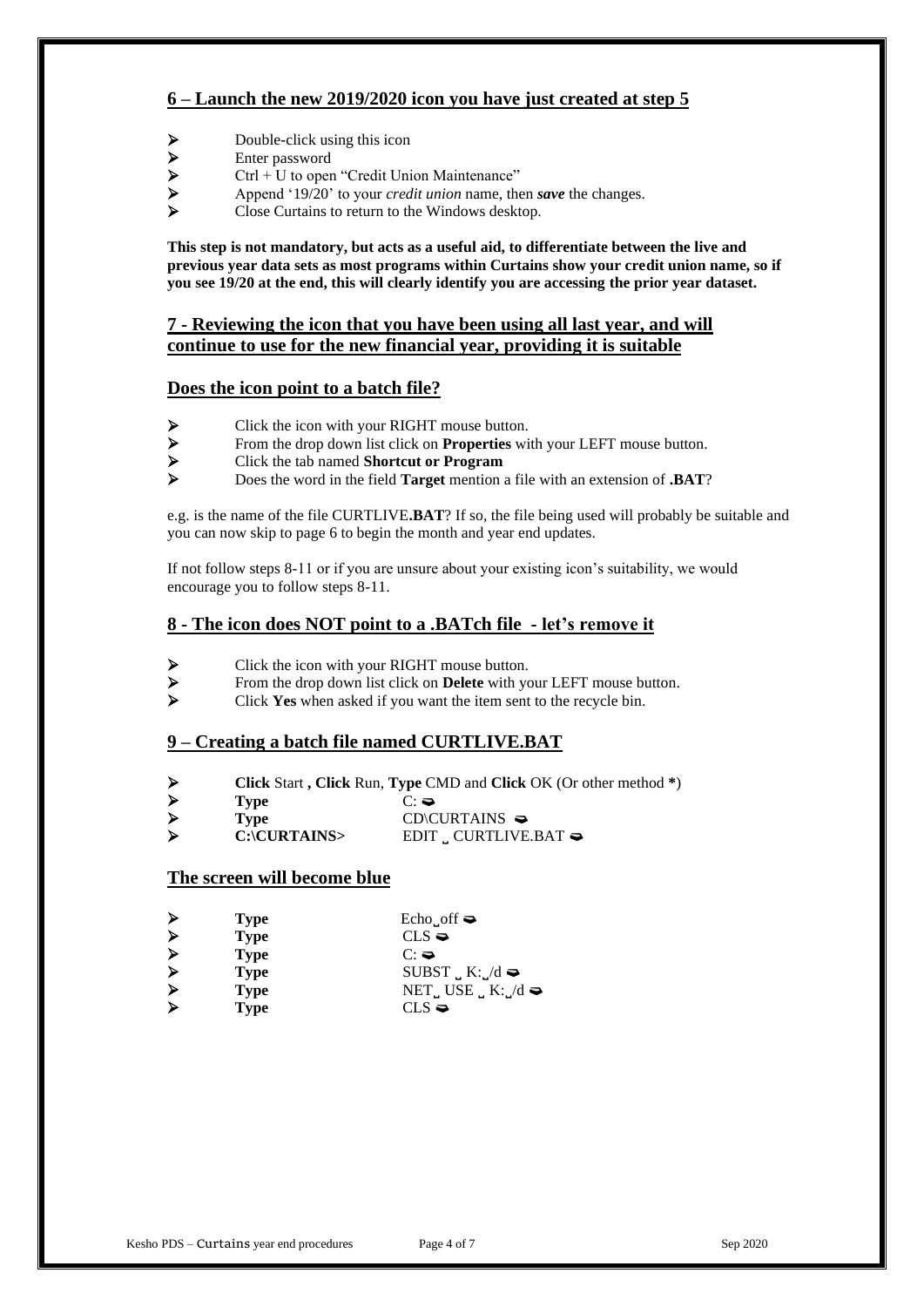**The next line you should type is dependant on your system configuration. If you operate Curtains on a single-user system OR you operate Curtains on a small network and you are carrying out these instructions on the computer that holds the data; then type this line (the note you made at step 1 will provide you with this information):-**

➢ **Type** SUBST **̺**K: **̺**C:\CURTDATA **(**Replace C:\CURTDATA with the path you noted at step 1 if different) **OR**

**If you have a dedicated file server and you operate Curtains on a work station connected to the file server; then type this line:-**

➢ **Type** NET **̺** USE **̺**K: **̺** "\\SERVERNAME\FOLDER" **\***

**(**Replace \\SERVERNAME\FOLDER with the Remote path you noted at step 1)

The quotation marks at either side of the text here are important, particularly if your Server Name contains spaces.

If you are in any doubt about your Server Name consult your network administrator.

**\* DO NOT TYPE "ServerName\Folder" in this command – you must establish the true names for your server and data folder.**

**Now continue typing the following lines regardless of configuration:-**

| Type | $CD$ CD $\subset$ D $\subset$ TAINS $\Rightarrow$ |
|------|---------------------------------------------------|
| Type | CURTAINS $\Rightarrow$                            |
|      | _____                                             |

➢ **Click** File**, Click** Save**, Click** File**, Click** Exit

#### **10 - To return to the Windows desktop**

➢ **C:\CURTAINS>** EXIT

#### **11 – Creating an Icon for the LIVE data**

- 
- ➢ Click once with your RIGHT mouse button
- ➢ Click **NEW** with your LEFT mouse button
- ► Select an empty space on the Windows desktop<br/>\nClick once with your RIGHT mouse button<br/>\nClick NEW with your LEFT mouse button<br/>\nClick SHORTCUT with your LEFT mouse but<br/>\nWithin the command line type<br/>\nC:\CURTAINS\CURTLIVE.BAT<br/>\nSet: Cuck Next with your LEFT mouse button<br/>\nType CartainsLive as a name for the shortcut<br/>\nClick Finish with your LEFT mouse button ➢ Click **SHORTCUT** with your LEFT mouse button
- Within the command line type
- ➢ **C:\CURTAINS\CURTLIVE.BAT**
- ➢ Click **Next** with your LEFT mouse button
- ➢ Type **CurtainsLive** as a name for the shortcut
- ➢ Click **Finish** with your LEFT mouse button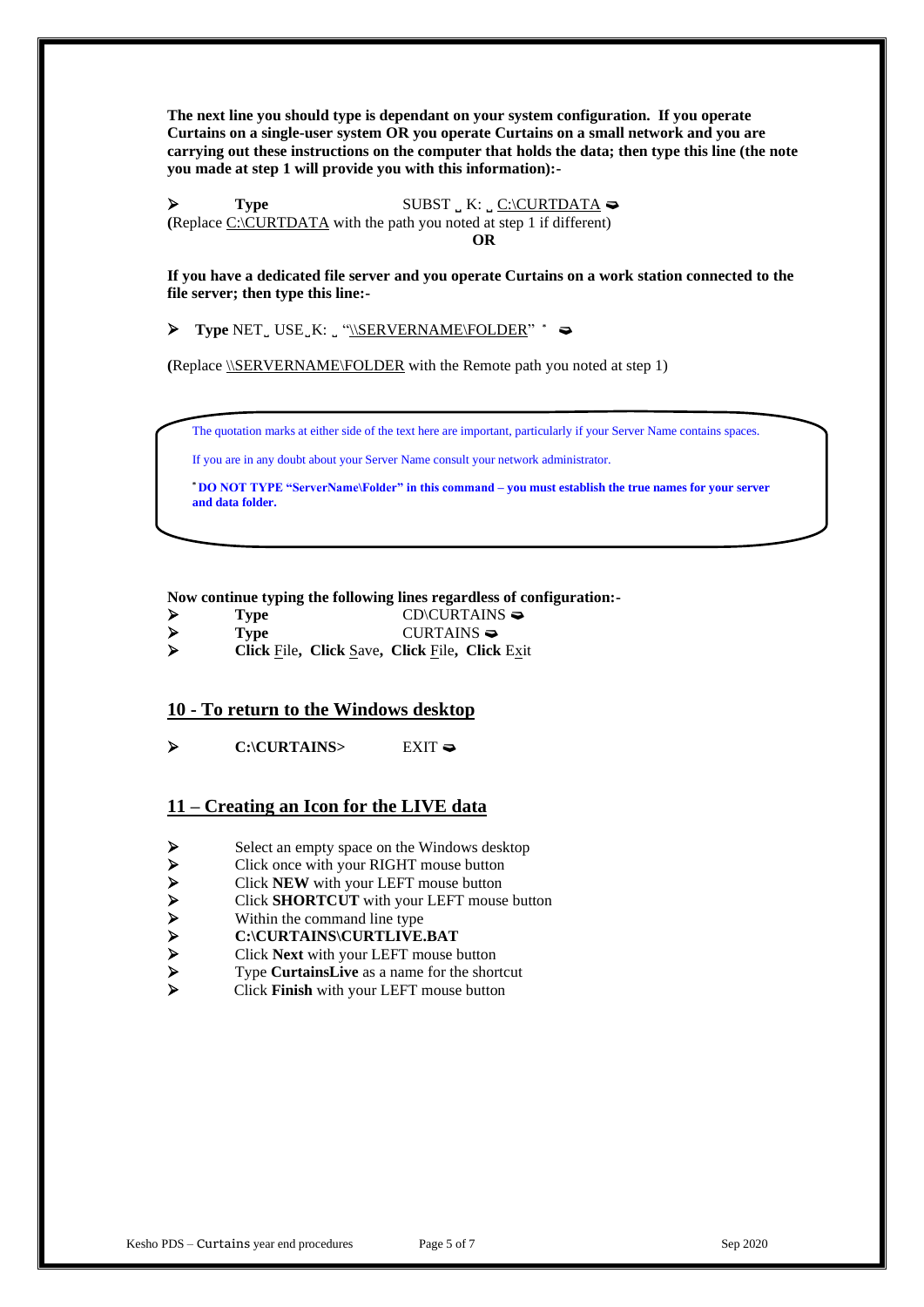#### *YEAR-END PROCEDURES*

Once you have followed the instructions relevant to your operating environment, and you are absolutely certain that you have *sufficient copies* of your data at the financial year end (especially the one created by following the instructions provided) then you are in a suitable position to run the updates.

#### **Double click the icon running the "CurtLive" batch file,** as referred to at steps 9-11.

Remember, it is not essential to print your month end and year end reports at this stage since you have a copy which you can refer to at any time. However, if you wish to do so, you can.

Click **File**, **Change Date** and set the date to 30/09/20.

Select **Month end update** from the **Month end** pull-down menu.

**N.B.** If, as suggested, you changed the *credit union* name by adding '19/20' at step 6, this change should not be seen in this current/live data at the top of the month end update screen (and all other programs). If it does appear, this indicates a problem. **Do not**  proceed with the Month end and Year end updates and contact **Kesho**.

#### **Do not run the Month end and Year end updates within the area holding the copy of the year end information you made at steps 1 – 6.**

Due to the circumstances described in the above paragraphs, you should click **Yes** when asked if all reports have been printed (even if this is not the case), and click **Continue** to complete the clear down of nominal ledger balances in preparation for the new month.

Finally, select **Year end update** from the **Year end** pull-down menu and click **Continue** to complete the clear down of nominal ledger balances in preparation for the new year.

You should open up Credit Union maintenance to verify that the year end date and the asset start and end dates have advanced a year.

**NB**: When you come to **calculate** the dividend, you must do this within the new year, because it is within the new year's information where you will post the dividend.